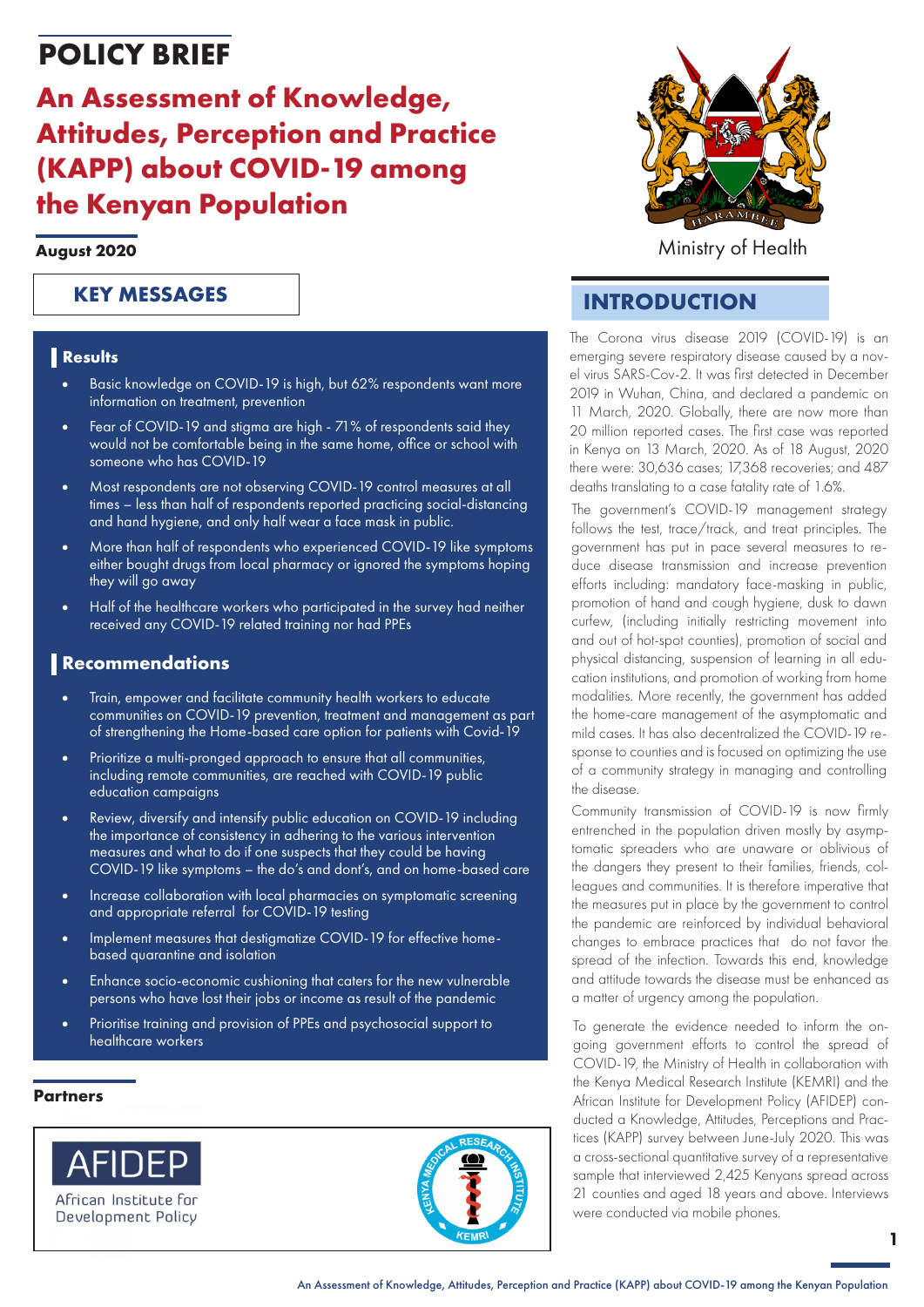### **2. KEY RESULTS**

### Basic knowledge on COVID-19 is high, but many want more information on treatment, prevention

All respondents had heard about COVID-19 and majority correctly identified the ways in which the disease is transmitted. However, 62% of the respondents wanted more information on the treatment and prevention of COVID-19. While most respondents reported that they heard about COVID-19 from the TV and radio, they mainly go to the Internet to find more information they need on COVID-19 or some indicated that they call the short-code 719 provided by the government to get more information on COVID-19.

| Source of COVID-19 Awareness among respondents                                      |                            |       |  |
|-------------------------------------------------------------------------------------|----------------------------|-------|--|
| lSource                                                                             | Frequency**<br>$(n=2,425)$ | %     |  |
| Television                                                                          | 1708                       | 70.4% |  |
| Radio                                                                               | 1543                       | 63.6% |  |
| Social media platforms [Facebook/Instagram/<br>WhatsApp]                            | 910                        | 37.5% |  |
| Public Forums [e.g. Chief Baraza]                                                   | 183                        | 7.5%  |  |
| Other (church, health workers, banners, colleague,<br>market, neighbour, newspaper) | 139                        | 5.7%  |  |
| Health Talks [Facility or Household]                                                | 138                        | 5.6%  |  |
| Brochures and Leaflets                                                              | 56                         | 2.3%  |  |

### Kenyans are willing to share their COVID-19 results, but are less willing to be near people who have COVID-19

While 95% of respondents reported willingness to share their COVID-19 test results with family and friends, 71% indicated that they would not be comfortable being in the same place (i.e. home, work or school) with someone who has COVID-19 symptoms. In regard to respondents' preferred places for quarantine if they have come in contact with people who have tested positive for COVID-19, 47% reported self-quarantine at home, while 40% would opt for Government designated facilities such as the Kenya Medical Training College or the Kenya School of Government. If they tested positive for COVID-19, 70% of respondents indicated that they would prefer being isolated at a Government health facility.

### Most respondents are not observing COVID-19 control measures all the time

While most respondents have access to face-masks and water and soap or hand sanitisers, most reported not observing the COVID-19 control measures all the time or always as represented in the table below. Only 36% reported practicing social distancing always, 48% frequent hand-washing with soap and water or hand-sanitizing always, 59% observe dusk-to-dawn curfew, and 51% wear a face-mask when in public. Besides failing to observe or practice COVID-19 measures all the time, respondents also reported observing sub-optimal practice of prevention activities in their neighbourhoods.



Observed level of implementation of Covid-19 prevention activities in the neighbourhood, KAPP Survey, June/July 2020

| Covid-19 Prevention activity       | $\%$ that indicated (n = 2425) |        |           |       |
|------------------------------------|--------------------------------|--------|-----------|-------|
|                                    | Always                         | Mostlv | Sometimes | Never |
| Social distancing and avoidance of |                                |        |           |       |
| crowded places                     | 36                             | 23     |           |       |
| Frequent hand washing with soap    |                                |        |           |       |
| and water or hand sanitizing       | 48                             | 28     |           |       |
| Dusk to dawn curfew                | 50                             | 22     |           |       |
| Mandatory wearing of a face mask   |                                |        |           |       |
| when in public                     |                                | 23     |           |       |

### Most respondents who reported experiencing COVID-19 like symptoms reported buying drugs from pharmacies or ignoring the symptoms

13% of the respondents indicated that they had experienced symptoms akin to COVID-19 including headache, fever and fatigue. When respondents experienced these symptoms, 33% bought medicine from a local pharmacy, 27% visited a health facility, and 25% ignored the symptoms and hoped that they would go away.

| Action taken by respondents who reported having Covid-19 related symptoms, KAPP<br>Survey, June-July 2020 |          |     |  |
|-----------------------------------------------------------------------------------------------------------|----------|-----|--|
| Action taken**                                                                                            | ln = 317 | %   |  |
| Buy drugs from the pharmacy                                                                               | 106      | 33% |  |
| Visit a local health facility                                                                             | 85       | 27% |  |
| Ignore and hope it will resolve on its own                                                                | 79       | 25% |  |
| Other                                                                                                     | 35       | 11% |  |
| Take non-pharmaceutical remedies – herbal                                                                 | 18       | 6%  |  |
| Call the MoH hotline - 719                                                                                | 10       | 3%  |  |
| Seek spiritual healing                                                                                    | 4        | 1%  |  |
| Don't Know                                                                                                |          | 2%  |  |
| Declined to answer                                                                                        |          | 1%  |  |

### In the absence of a cure for COVID-19, respondents indicated resorting to alternative remedies

15% of respondents indicated that they were aware of alternative remedies for COVID-19 other than the treatment provided at the health facility. The top three alternative remedies reported were: herbal medicine (40.5%); vitamins and mineral supplements (20.8%); and hot water and lemon (13.5%).

### Kenyans are aware that health facilities are continuing to offer services for other conditions, nearly half who reported having scheduled hospital visits reported that these visits were affected by COVID-19 measures

84% of respondents reported that they were aware that health facilities were open and offering the usual routine services such as antenatal and immunization clinics. Although only 7% of respondents reported having illnesses that required regular follow-up at health facilities, nearly half of these (45%) reported that their scheduled visits had been affected by the COVID-19 intervention measures.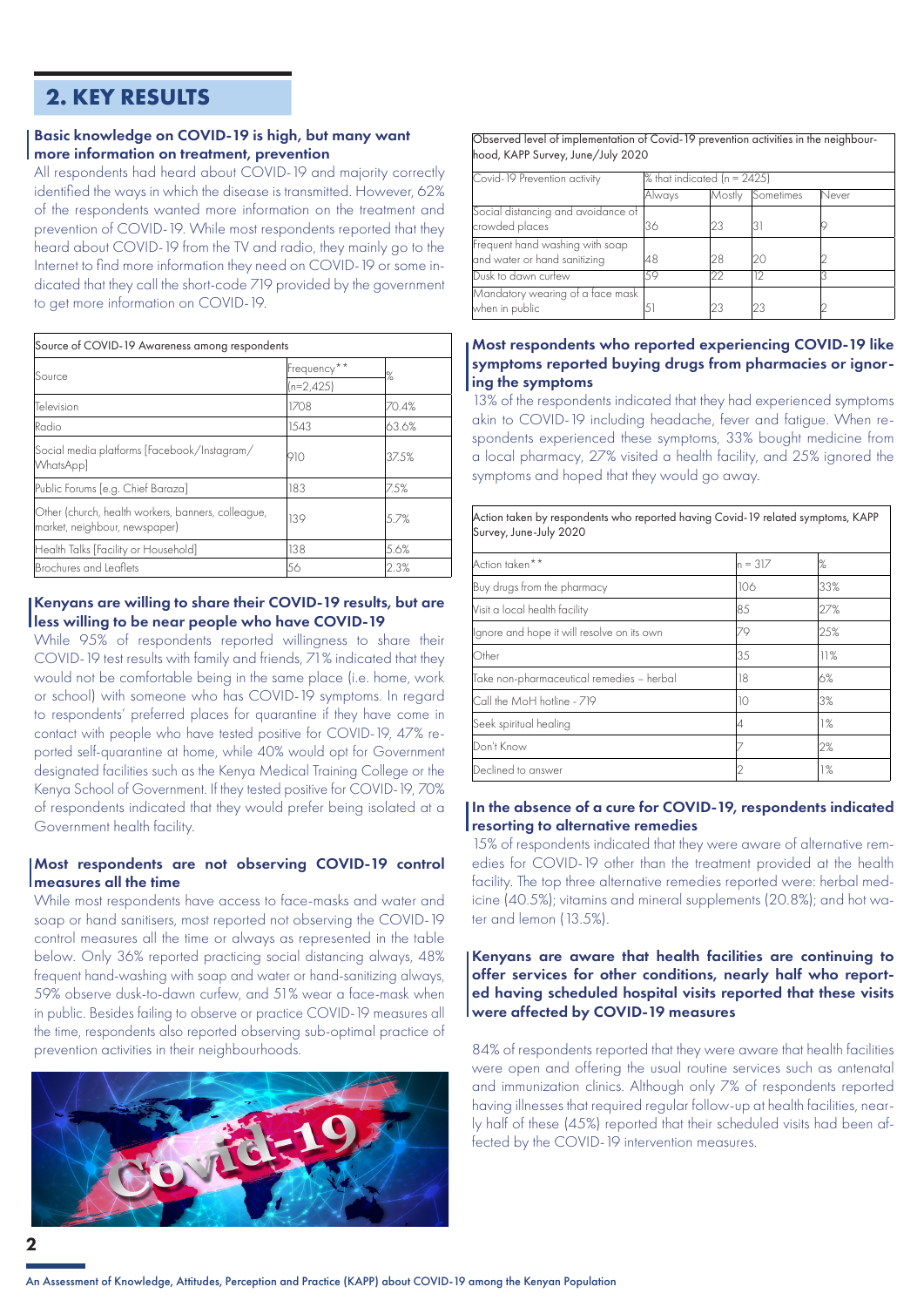### The now lifted restriction of movement measure was most unfavourable to Kenyans' previously normal routines

Of all the COVID-19 control measures put in place by government, the restriction of movement in and out of hot-spot counties was reported by most respondents as the measure that affected them most. Among the younger age groups: 18-24 and 25-34 years, the dusk-to-dawn curfew had affected their previously normal routines, while among the older age groups 35-44 years and 45+ years, social distancing and avoidance of crowded places came in second as the intervention that affected them most. Men (29%) were more affected by the dusk-to-dawn curfew than women (19%).

| COVID-19 Prevention Intervention**                                                                                             | % whose normal<br>practice and<br>routine has<br>been affected<br>$(n=2425)$ |
|--------------------------------------------------------------------------------------------------------------------------------|------------------------------------------------------------------------------|
| Restriction of movement in and out of counties identified as<br>COVID-19 hotspots. Nairobi/Mombasa/Kilifi/Kwale and<br>Mandera | 40%                                                                          |
| Social distancing and avoidance of crowded places                                                                              | 28%                                                                          |
| Dusk to dawn curfew                                                                                                            | 24%                                                                          |
| Suspension of learning in educational institutions                                                                             | 19%                                                                          |
| Mandatory wearing of a face mask when in public                                                                                | 14%                                                                          |
| Working from home                                                                                                              | 11%                                                                          |
| Frequent hand washing with soap and water or hand sanitizing                                                                   | 6%                                                                           |

### Kenyans are supportive of the Government's COVID-19 measures, but more than a third have lost their jobs

74% of respondents felt that the COVID-19 interventions implemented by the Government are adequate. While 61% of respondents reported coping well the COVID-19 measures, 33% reported that they had lost their jobs or their sources of income as a result of these measures.

| Respondents rating on the various control measures that Government has institut-<br>ed, KAPP Survey, June/July 2020 |                                             |  |
|---------------------------------------------------------------------------------------------------------------------|---------------------------------------------|--|
| Control Measure                                                                                                     | % Respondents who rated<br>Excellent & Good |  |
| Communication about Coronavirus status in Kenya                                                                     | 78%                                         |  |
| Frequent hand washing with soap and water or hand<br>sanitizina                                                     | 78%                                         |  |
| Mandatory wearing of a face mask when in public                                                                     | 73%                                         |  |
| Isolation of those who are infected                                                                                 | 71%                                         |  |
| Suspension of learning in educational institutions                                                                  | 64%                                         |  |
| Social distancing and avoidance of crowded places                                                                   | 63%                                         |  |
| Restriction of movement in and out of counties identified<br>as Coronavirus hotspots.                               | 60%                                         |  |
| Implementing mandatory quarantine                                                                                   | 60%                                         |  |
| Dusk to dawn curfew                                                                                                 | 59%                                         |  |
| Working from home                                                                                                   | 45%                                         |  |

### Half of the healthcare workers who participated in the survey had neither received any COVID-19 related training nor had PPEs

Of the 2,425 survey respondents, 44 were healthcare workers (2%), comprising members of county health management (18.2%), frontline healthcare workers (43.2%), national MoH personnel (15.9%), pharmacist (4.5%), and others accounted for 6.8%. 81.8% (36) reported that they had experienced anxiety and fear since the first case of COVID-19 was reported in the country. About half of the healthcare workers (47.7%) reported having attended some training relating on COVID-19. A similar proportion of healthcare workers (47.7%) reported they had access to personal protective equipment

(PPEs) when they need them. Only about 30% of healthcare workers reported they have all the necessary resources to support their work during the COVID-19 pandemic session. And, only 36.4% (16) reported that there was a procedure/mechanism in place to support them to manage stress.

### **3. IMPLICATIONS OF SURVEY RESULTS**

### Kenyans who have no access to TV, radio, Internet may not have adequate knowledge on COVID-19

The main sources of information on COVID-19 was TV and radio, and when Kenyans need additional information, majority went to the Internet or called the short-code 719. Community health workers (CHWs), an important health system mechanism for reaching communities with information, were hardly mentioned as a source of information on COVID-19. This means that poorer households who have no TV or radio, and marginalized communities lacking access to TV, radio and Internet may not have the adequate knowledge on COVID-19 that is a critical requisite for controlling the spread the of the disease.

### There is still a notable need for more information on COVID-19 particularly on prevention and treatment

The fact that many Kenyans reported still needing additional information on COVID-19 prevention and treatment implies that there is still a huge need for information on COVID-19 prevention and treatment among Kenyans. The Government may need to rethink its public health campaign on COVID-19 to focus this on providing more detailed information on COVID-19 prevention and treatment so that many Kenyans do not resort to the Internet for additional information as this may not be accurate or applicable to the Kenyan contexts.

### There is a lot of fear of COVID-19, which could affect the Home-based care intervention and fan the spread of the dis**l**ease

Many respondents reported not being comfortable to be in the same house or office with someone who has COVID-19. This means that there is a lot of fear among Kenyans of COVID-19. This has potential to affect the recently introduced home-based care intervention for asymptomatic and mild cases of COVID-19. This fear also has potential to translate to stigma, which can put COVID-19 patients at risk in households and communities. The fear could also lead to people not revealing their COVID-19 status to family members or people they are in contact with which could further fan the spread of the disease. The Government therefore needs to introduce measures to address the fear of COVID-19.

### Since majority of Kenyans are not adhering to COVID-19 measures all the time, community transmission will continue

For Kenya to flatten the COVID-19 infection curve, it needs to address the now well-established community spread of the disease. The results of this survey which show that majority of Kenyans are not practicing COVID-19 control measures all the time, mean that stemming community spread of the disease will remain a problem in the country for the coming weeks. The Government therefore needs to intensify its public health campaign and community-level efforts of promoting and enforcing adherence to the COVID-19 measures.

Relatedly, the fact that more than half of the people with COVID-19 like symptoms opt to either go to local pharmacies or ignore and hope the symptoms will go away, means if positive, these people are continuing to spread the disease without even knowing. This points to the need for the Government to intensify its public health messaging on encouraging